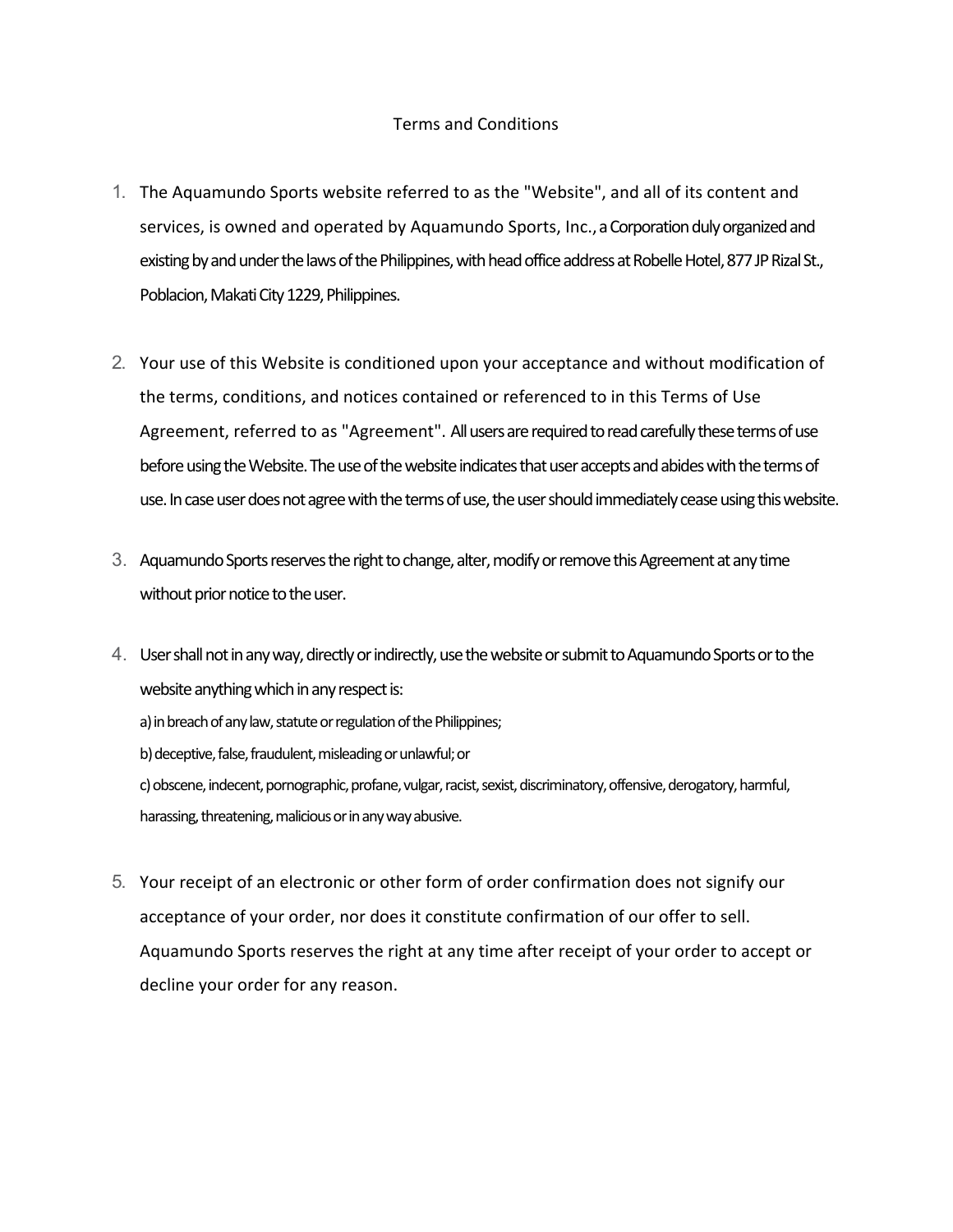- 6. To the extent permitted by law, the total liability of Aquamundo Sports and its suppliers and distributors for any claim under this Agreement, including any implied warranties, is limited to the amount Registered User has paid to purchase the item for sale in the Website.
- 7. In all cases, Aquamundo Sports and its suppliers and distributors will not be liable for any loss or damage sustained by the user.
- 8. User, whether guest or Registered User, expressly understands and agrees that user's use of the Website is at its sole risk. The Website and items for sale on the website are provided on an "as is" and "as available" basis.
- 9. In the event content in any part of the Website contains incorrect information, or a product is listed at an incorrect price, due to typographical errors or error in pricing information, Aquamundo Sports shall have the right to refuse or cancel any orders placed for products listed at the incorrect price. Aquamundo Sports shall have the right to refuse or cancel any such orders whether or not the order has been confirmed and paid for. In the event the order has been paid and your order is cancelled, Aquamundo Sports shall immediately issue a refund in the amount of the item, excluding any charges incurred.
- 10. This Website and all its content, including all names, logos, text, copyrights, and trademarks are the exclusive property of Aquamundo Sports. You may not copy, reproduce, republish, or modify or otherwise use in any way any part of the Website without the express prior written consent of Aquamundo Sports. Aquamundo Sports will, in its sole discretion, take all appropriate legal action and recourse for violations hereof.
- 11. Aquamundo Sports and its sister companies, officers, employees, partners, and licensors expressly disclaim all warranties of any kind, whether express or implied, including but not limited to the implied warranties of merchantability and fitness for a particular purpose.